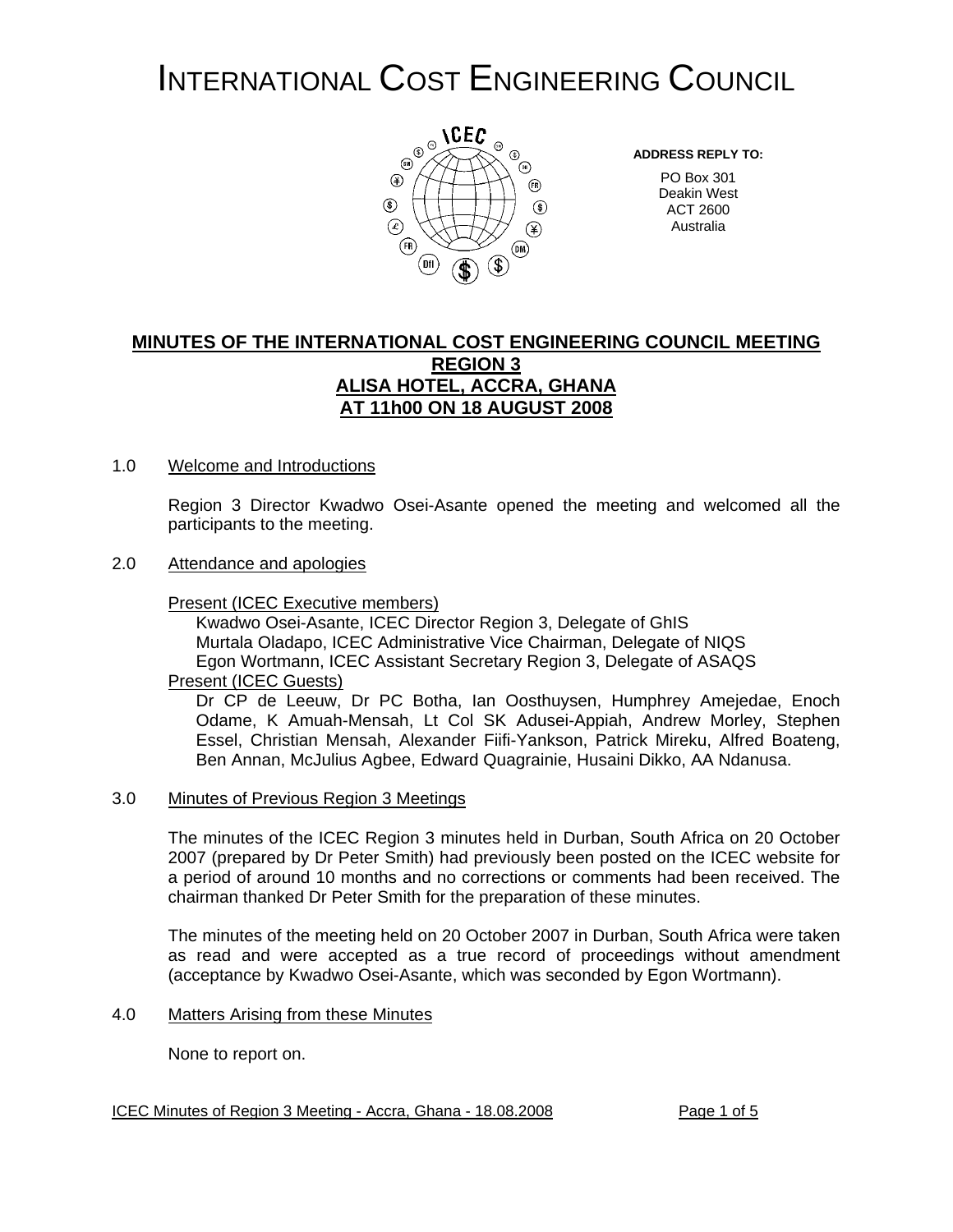## 5.0 Officers Reports

## 5.1 Region 3 Director Report :

The Region 3 Director, Kwadwo Osei-Asante, gave a verbal overview of the recent activities of ICEC within the Region 3 zone. Items that were specifically emphasised included the following:

- He was pleased with the good relations and liaison between the ICEC representatives and the AAQS representatives, also with particular reference to the arrangements of the AAQS General Assembly to be held the following day
- He announced that Dr Corne' de Leeuw and Mr Egon Wortmann (both from South Africa) had been awarded the DIF award at the ICEC Congress held in Toronto, Canada during July 2008.
- He further announced that Mr Francis Githaiga (from Kenya) had also been posthumously awarded the DIF award at the ICEC Congress held in Toronto, Canada during July 2008.
- The ICEC International Congress 2012 will be hosted by the ASAQS in Durban, South Africa from 23 to 26 June 2012. This was confirmed and ratified during the ICEC Congress held in Toronto, Canada during July 2008.

Written reports of the GhIS (Ghana) and the ASAQS (South Africa) were presented at the meeting. No other written reports were presented.

## 5.2 GhIS (Ghana)

Region 3 Director, Mr Kwadwo Osei-Asante, provided a written report on GhIS activities and discussed the content in some detail. This report is by reference made part of these minutes.

# 5.3 ASAQS (South Africa)

Region 3 Assistant Secretary, Mr Egon Wortmann, provided a written report on ASAQS activities and discussed the content in some detail. This report is by reference made part of these minutes. Some of the highlights in the report included the following:

- The ICEC International Congress 2012 will be hosted by the ASAQS in Durban, South Africa from 23 to 26 June 2012. This was confirmed and ratified during the ICEC Congress held in Toronto, Canada during July 2008.
- DIF awards had also been presented to Dr Corne' de Leeuw and Mr Egon Wortmann at the ICEC Congress held in Toronto, Canada during July 2008.

## 5.4 Reports from other regions

No further reports were presented.

# 6 New and Potential Members

No new applications for membership were presented or considered. New potential members should where possible be targeted through the existing structures of the AAQS.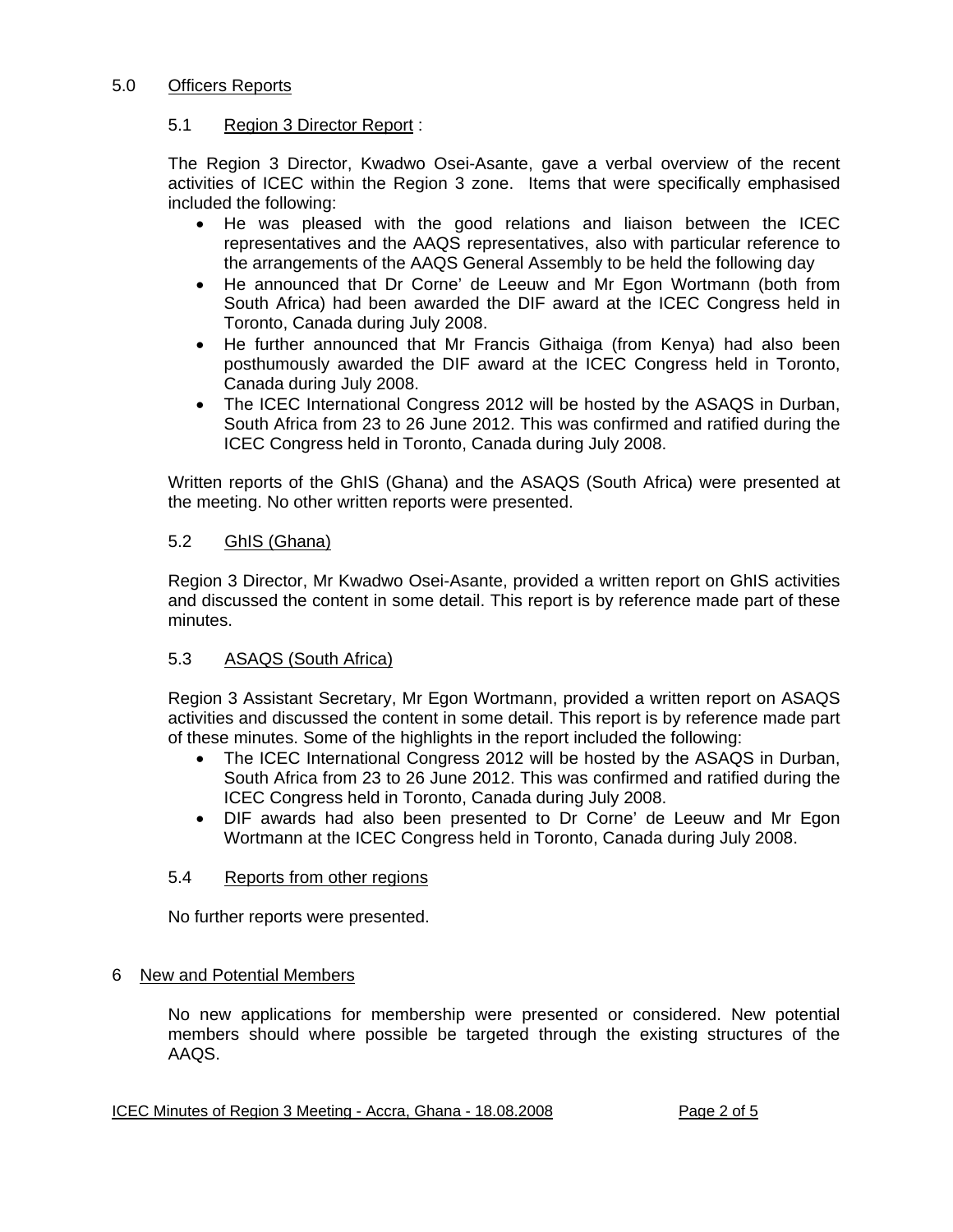# 7 Co-Operation with other bodies

The meeting took note of the ongoing liaison of ICEC with the following bodies:

- AAQS active participation noted and acknowledged
- FIG applicability and future relevance to be further considered and debated
- IPMA through the main ICEC Council
- PAQS through the AAQS structures
- RICS international relevance noted

# 8 ICEC International Cost Model / Location Factor Project

The meeting was reminded of the ICEC initiative led by Mr. John Hollmann, the ICEC Region 1 Director, to develop an international location cost factor model. A paper had been written about the ICEC International Location Cost Factor Model, which was presented at the PAQS Congress in Auckland, New Zealand in June 2007. A workshop was also held in July 2007 at the Region 1 Meeting in Nashville, Tennessee to discuss the detail of the model development. This included a draft "Data Collection Form" that had been produced by Mr. Hollmann as a result of this workshop. Member associations were encouraged to support this initiative and to nominate at least one person from their association as a contact point and contributor to the project. Copies of these documents may be viewed on the ICEC website.

Professor Gaye le Roux had earlier volunteered to represent ASAQS and Dr. Corne de Leeuw had volunteered to represent AAQS member associations for the development of the model. Dr. Corne de Leeuw has been developing a similar international cost model through the AAQS and is particularly keen to liaise with ICEC.

# 9 ICEC Strategic Plan 2000

The importance of the ICEC Draft Strategic Plan was emphasised, coupled with the need for feedback from all member associations to ensure that the organisation remained relevant and best served the needs of the members. This initiative was led by Mr. Carsten Wredstrom from the Association of Danish Project Management (Region 2). Attendees undertook to reply to the ICEC Secretariat with comments as soon as possible.

# 10 ICEC NGO Roster Status

Members were advised that they should view the ICEC website for the latest developments in this regard.

# 11 Reminders and Standing Items

# a. Advantages and Responsibilities of ICEC Members

The meeting noted that any new developments and/or suggestions in this regard should be forwarded directly to the ICEC secretariat. Otherwise the ICEC website could also be viewed for any further developments in this regard.

b. Best Practices and Technical Standards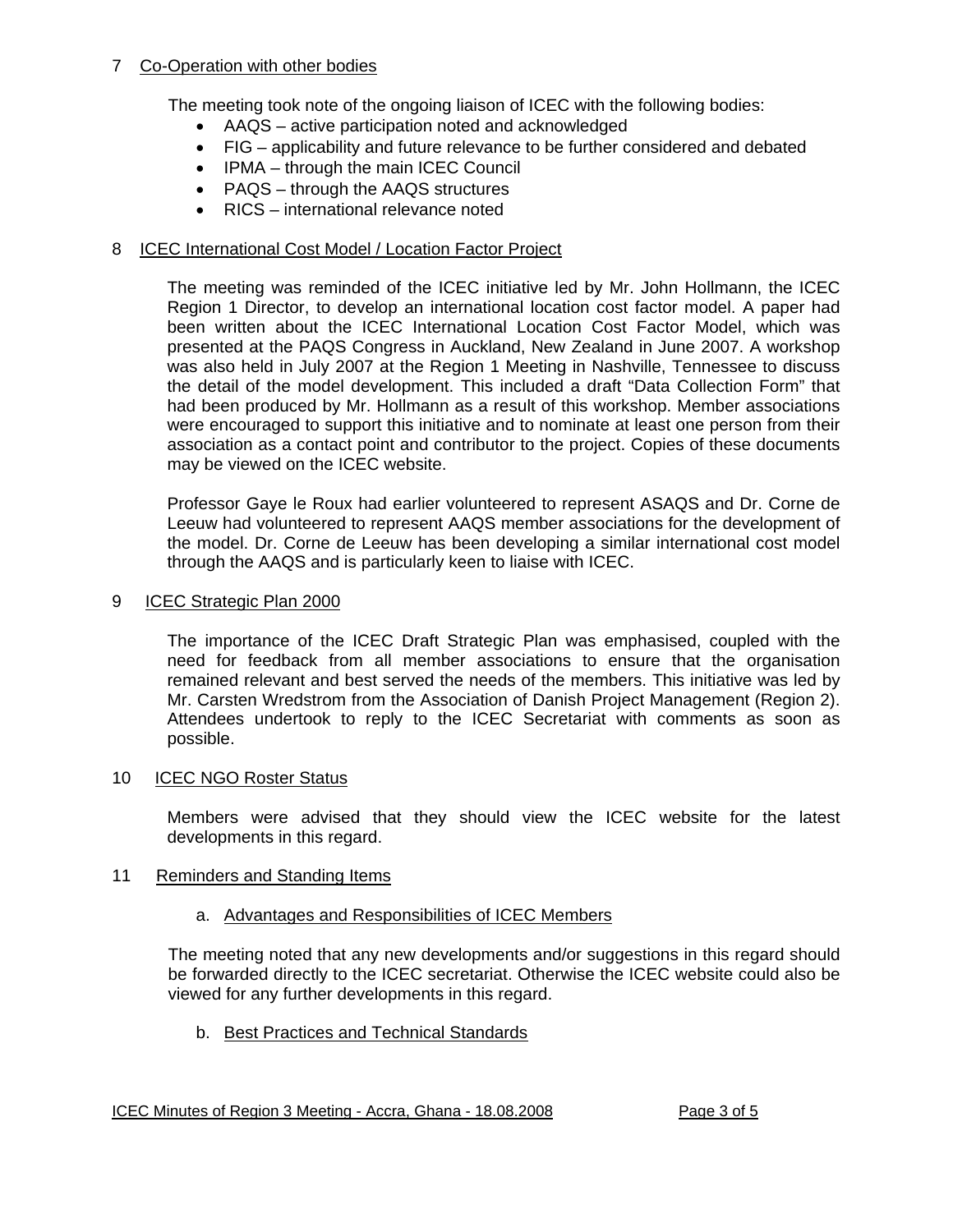The meeting noted that any new developments and/or suggestions in this regard should be forwarded directly to the ICEC secretariat. Otherwise the ICEC website could also be viewed for any further developments in this regard.

# c. Calendar of Events

- The ICEC International Congress 2010 will be held in Singapore from 21 to 26 May 2010.
- The ICEC International Congress 2012 will be hosted by the ASAQS in Durban, South Africa from 23 to 26 June 2012. This was confirmed and ratified during the ICEC Congress held in Toronto, Canada during July 2008.
- The ICEC International Congress 2014 will be held in Region 2 (Europe) venue and hosts to be announced and advised
- The next Region 3 meeting is scheduled for 26 June 2009 in Dar Es Salaam, Tanzania.
- The meeting noted that any planned functions and/or events should be forwarded directly to the ICEC secretariat on an ongoing basis.

# 12 Continuing Professional Development (CPD)

The meeting resolved that more emphasis should be placed on undertaking CPD programmes jointly with the AAQS structures. The accreditation of educational programmes to be further investigated as a joint venture within Region 3. The certification of programmes should be better co-ordinated between the ICEC and AAQS organisations to avoid duplication and wasted effort.

# 13 Publications- International Roundup

# *a. International Roundup:*

The meeting noted the ongoing need to forward articles and newsworthy items directly to the ICEC secretariat for publication in the ICEC *International Roundup*. It was noted that to submit articles in the publication was free of charge and it could freely be downloaded from the ICEC website. It provided all member institutions a good opportunity to advertise their activities to the general membership.

# b. International Standards:

The meeting noted that the current listing is available on the ICEC website for general member use.

# 14 Other Business

# a. Accreditation of Tertiary Institutions

The meeting was advised that the South African Council for the Quantity Surveying Profession (SACQSP), together with the RICS, have jointly accredited 6 Universities and 2 Universities of Technology that currently offer Quantity Surveying qualifications in South Africa. The SACQSP had earlier also offered the AAQS to accredit other Universities within some of the Region 3 countries. This accreditation may be done on the request and at the cost of the tertiary institution seeking the accreditation. One such University (Dar-Es-Salaam, Tanzania) had already taken up this offer and was successfully accredited.

ICEC Minutes of Region 3 Meeting - Accra, Ghana - 18.08.2008 Page 4 of 5